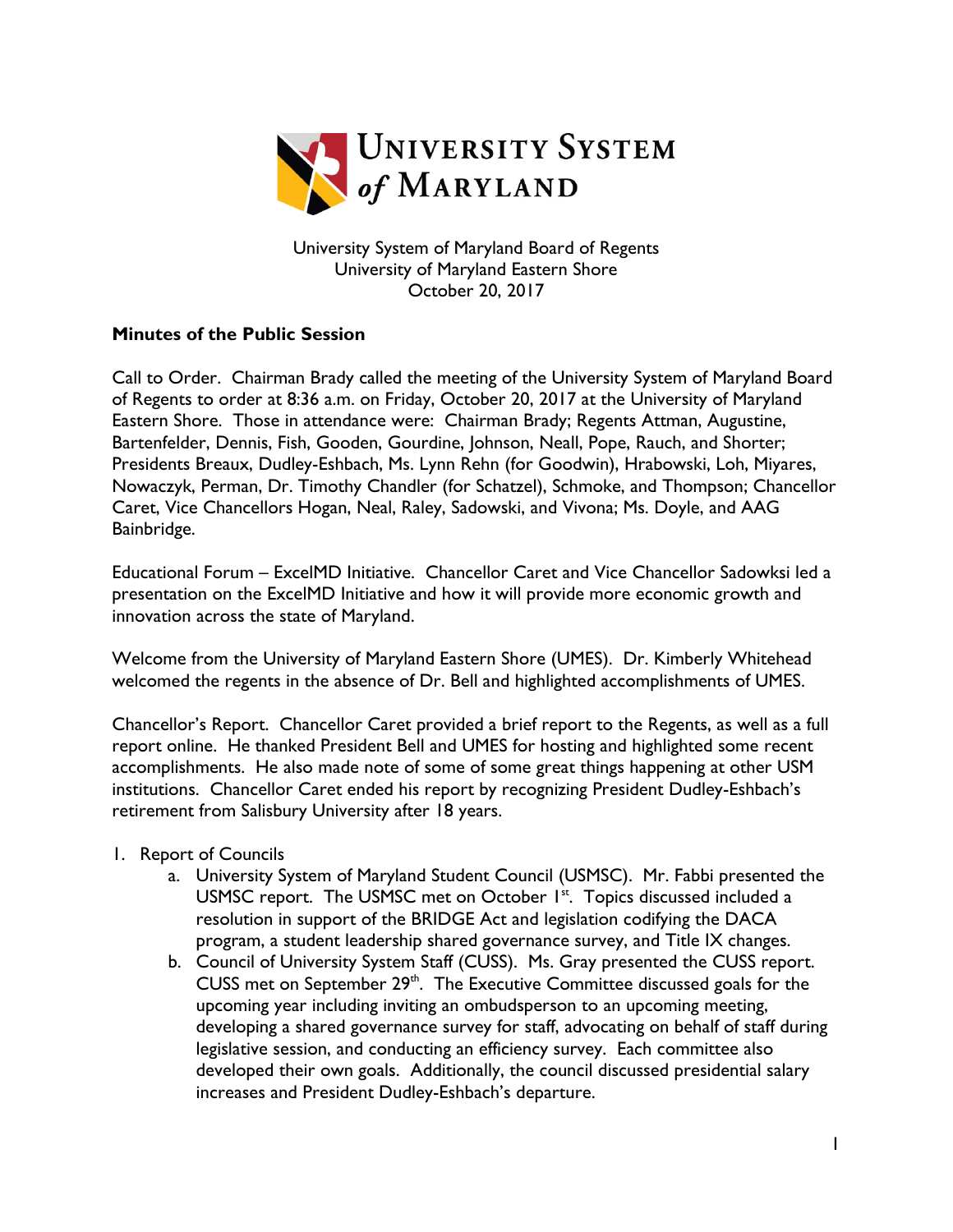- c. Council of University System Faculty (CUSF). Dr. Kauffman presented the CUSF report. CUSF held an ExCom meeting on September 11<sup>th</sup> and a Council meeting on September  $20<sup>th</sup>$ . The Council meeting was held at USG, which was the first time the Council met at one of the RHECs. This location served the purpose of bringing faculty attention to RHECs and encouraging faculty to work with their presidents on issues associated with them. A member of the Towson University Retired Faculty Association (TURFA) spoke to the Council about how it could serve as a model on other campuses. CUSF passed resolutions relating to an ombudsperson and DACA. Dr. Kauffman provided commentary on academic dishonesty in the digital age, a thank you to the CUSF members reviewing the FMLA and Family Leave policies, and an update on the joint ombudsperson resolution.
- d. Council of University System Presidents (CUSP). Dr. Perman presented the CUSP report. CUSP met on October 2nd and topics included updates on the FY 19 enhancement request, a new EU privacy policy that may affect USM institutions, OAG salaries and services, the Department of Education Office of Civil Rights interim guidelines, CUSP Retreat topics, the CUSP policy, the use of TASERs on campuses, and the Campaign Leadership Summit.
- 2. Consent Agenda. The Consent Agenda was presented to the regents by Chairman Brady. He asked if there were any items on the agenda that should be removed for further discussion. There were no requests to remove any items; therefore, Chairman Brady moved and Regent Pope seconded the motion to accept the consent agenda; it was unanimously approved. The items included were:
	- a. Committee of the Whole
		- i. Approval of meeting minutes from September 15, 2017 Public and Closed Sessions (action)
		- ii. Approval of meeting minutes from October 3, 2017 Public Session of a Special Board Meeting (action)
	- b. Committee on Organization and Compensation minutes from October 3, 2017 Public and Closed Sessions (action)
	- c. Committee on Finance
		- i. Approval of meeting minutes from September 7, 2017 and October 3, 2017 Public and Closed Sessions (action)
		- ii. Establishment of a \$50M Quasi-endowment Fund to Provide Facilities Renewal Funding for State-Supported Facilities (action)
		- iii. University System of Maryland: Official Intent Resolution of Reimbursement of System Cash Balances Spent on Revenue Bond-Authorized Projects (action)
		- iv. Salisbury University: Increased Authorization for Severn Residence Hall Renovation (action)
		- v. University System of Maryland: Summary of Intercollegiate Athletics Workgroup Review of Program Finances (information)